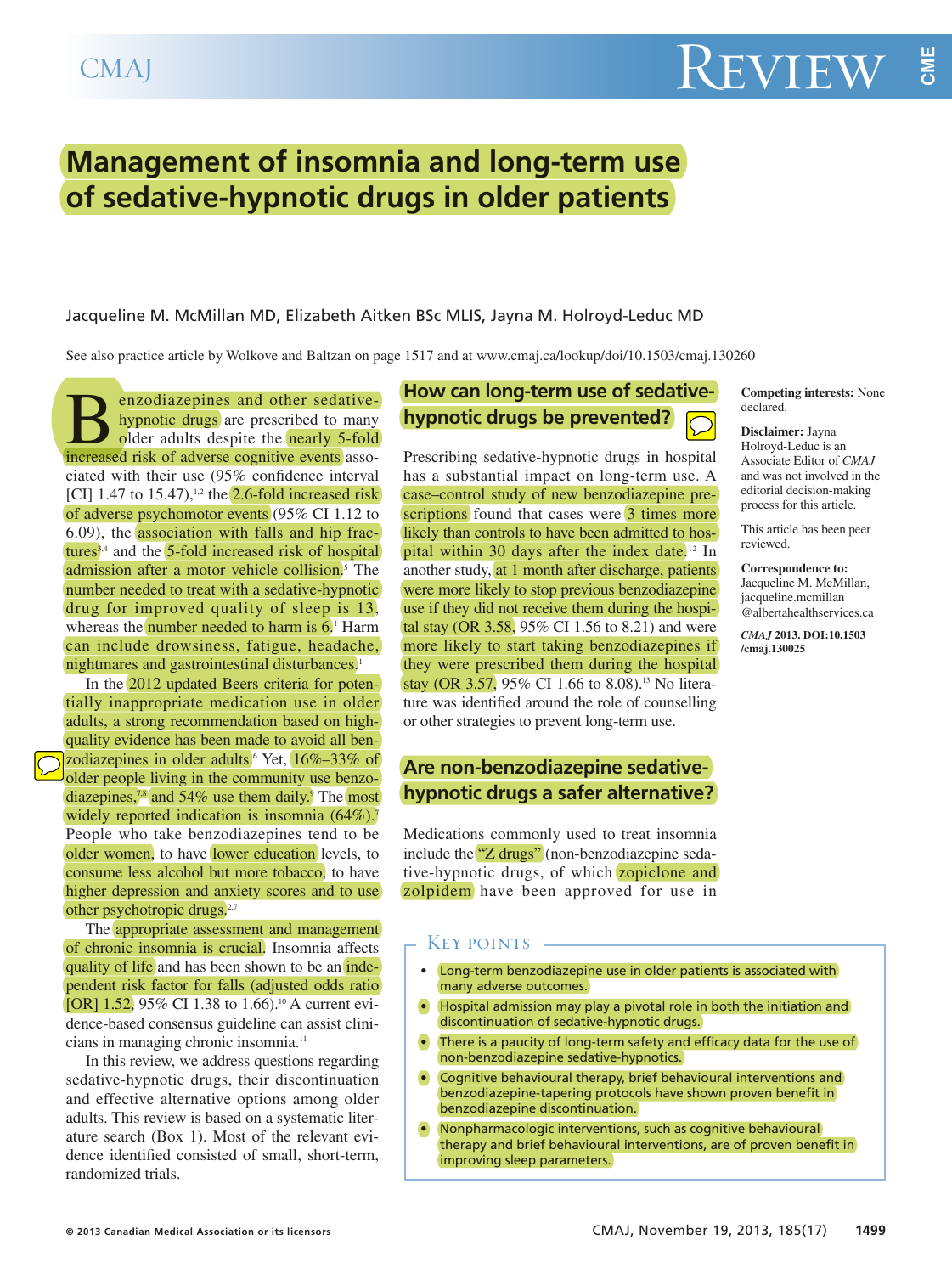Canada), melatonin, ramelteon, diphenhydramine, antidepressants and atypical antipsychotics. A systematic analysis of the pharmacologic treatment of insomnia in patients over 60 years old found that, although sleep was better with sedatives than with placebo, adverse cognitive events were more common (OR 4.78, 95% CI 1.47 to 15.47), <sup>1</sup> as were adverse psychomotor events (OR 2.25, 95% CI 0.93 to 5.41), although the latter did not reach significance. 1

#### **Z drugs**

We found 2 randomized trials that compared zopiclone with triazolam in older adults $14,15$ (Table 1). Overall, the studies were small  $(n =$ 10–41) and of short duration (15–17 days). Therefore, although the results showed improvement in some sleep-quality indices, there was insufficient evidence to support the efficacy and safety of long-term use.

Two randomized trials were found that compared zolpidem with triazolam in older adults (Table 1). 16,17 Although the number of participants was greater than in the studies of zopiclone  $(n =$  $205-335$ ), the duration was short  $(21-28 \text{ days})$ . As a result, the efficacy and safety of zolpidem for long-term use remains unclear. In a case– control study of Medicare and Medicaid data from one US state, the risk of hip fracture was increased with zolpidem use compared with no use (adjusted OR 1.95, 95% CI 1.09 to 3.51) and similar compared with benzodiazepines (adjusted OR 1.47; 95% CI 0.74 to 2.93). <sup>18</sup> Furthermore, Health Canada has issued an advisory for zolpidem following reports of complex sleeprelated behaviours. 19

Overall, trials of the Z drugs have shown improvement in some sleep domains. However, it is premature to presume that these drugs are

#### **Box 1: Methods**

We searched MEDLINE (1946–September 2012), Embase (1980–September 2012) and the Cochrane Database of Systematic Reviews (2005–September 2012) using the following key search terms: MeSH and Embase terms for benzodiazepines, sleep initiation and maintenance disorders, and drug withdrawal and abuse, as well as key words for sleep, addiction, dependence, insomnia, specific drug names, and terms for taper, withdrawal and alternative therapies. Further details about the literature search are available from the authors upon request. We retrieved 284 unique citations and reviewed 190 full articles. Each citation and full article was independently reviewed for inclusion by 2 of us, so that each of us reviewed two-thirds of all citations.

We included articles if the majority of patients studied were over the age of 65 years; the study was a systematic review, randomized controlled trial, cohort study or case–control study; and the focus of the study was use of benzodiazepines or comparative interventions as a sleep aid, or about their discontinuation. We excluded articles if they were not written in English; benzodiazepine use was primarily for a reason other than sleep aid; the article was a case report, case series or editorial; or only the abstract was available.

either safe or effective when used long-term in older adults. Until their long-term use has been studied, these medications should be prescribed with caution to frail older adults.

#### **Melatonin**

The **data** for the effectiveness of melatonin as a sleep aid are mixed. In a study of melatonin versus placebo, there was lack of significant effect on sleep time, sleep latency, number of awakenings and sleep efficiency. <sup>20</sup> However, pooled data from randomized double-blind trials of prolonged-release melatonin showed statistically significant improvement in quality of sleep (−9.2 mm v. −3.7 mm with placebo, as measured by the Leeds Sleep Evaluation Questionnaire visual analog scale) and decrease in subjective sleep latency (26 min v. 8 min with placebo;  $p = 0.02$ ).<sup>21</sup>

Ramelteon, a prescription melatonin agonist, was recently approved in the United States and Japan but is not currently available in Canada. A systematic review of ramelteon found improvements in total sleep time (9 min, 95% CI 4.94 to 12.49) and in latency to persistent sleep (−4 min, 95% CI –5.66 to –2.77).<sup>22</sup> However, in subgroup analysis, there were no significant improvements among those over 65 years. 22

### **Diphenhydramine**

In a 14-day crossover trial of diphenhydramine 50 mg versus temazepam 15 mg versus placebo, total sleep time, sleep quality and sleep latency were not significantly improved in the diphenhydramine arm. <sup>23</sup> In a trial involving 14 healthy older volunteers (mean age 71.6 yr), psychomotor impairment was present after 75 mg of diphenhydramine versus placebo; however, no psychomotor impairment was detected with 50-mg dose.<sup>24</sup> The updated Beers criteria strongly advise against the use of diphenhydramine in older adults because of its anticholinergic effects. 6

#### **Doxepin**

Doxepin, a histamine  $H_1$ -receptor antagonist, was shown to significantly increase subjective total sleep time by 18 minutes, from 317 to 335 minutes  $(p < 0.01)$  after 1 week of treatment in older adults.<sup>25</sup> In this trial, there were no reports of anticholinergic effects or memory impairment in the doxepin group.<sup>25</sup>

#### **Other agents**

We found no data on the use of atypical antipsychotics, trazodone or other antidepressants for sleep in older adults, despite the use of these medications for their sedating properties. In the general population, data supporting the use of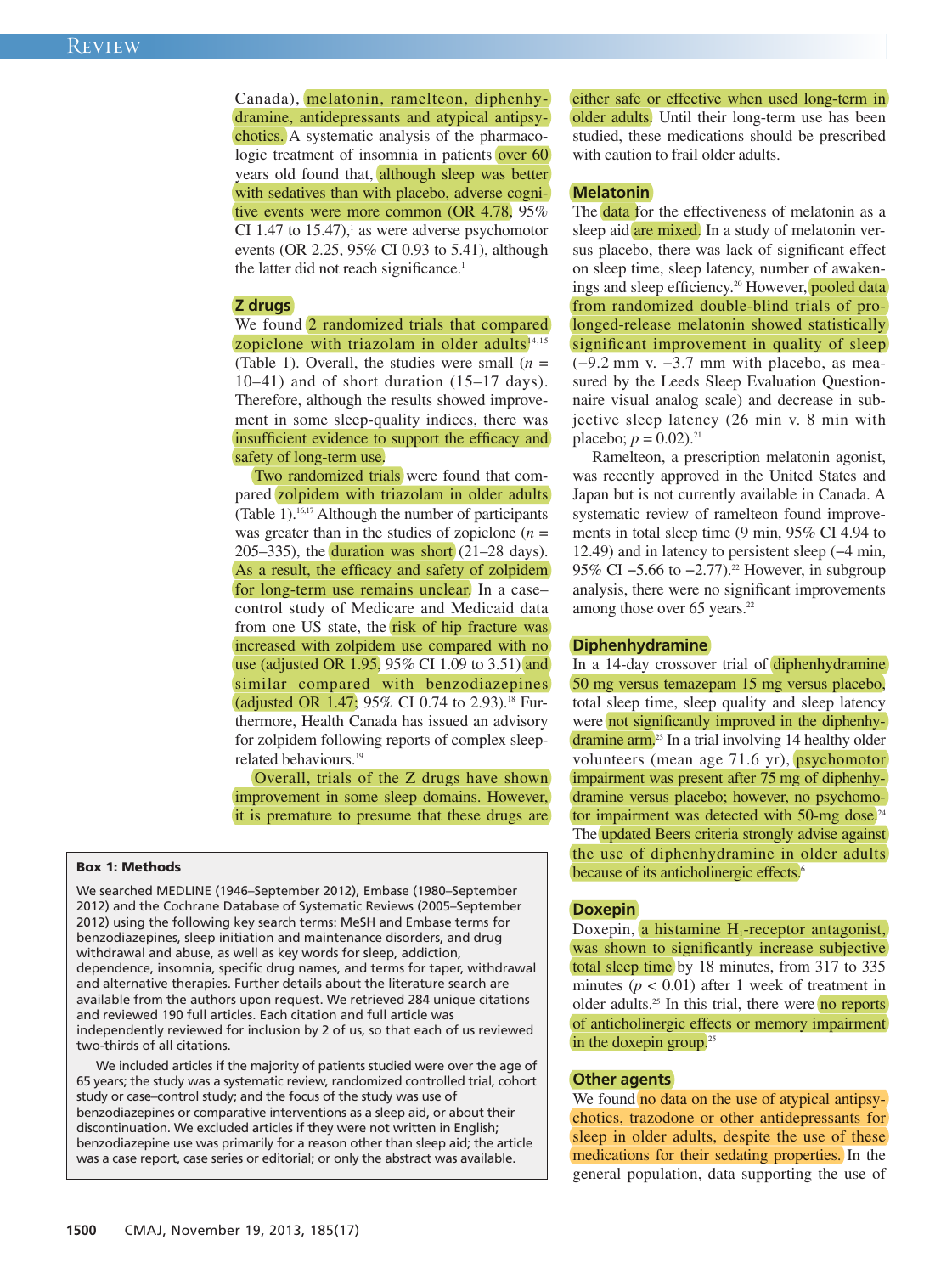trazodone for sleep in the absence of a coexisting mood disorder are lacking. 26

## **When should problematic use of sedative-hypnotics be suspected?**

In a randomized controlled discontinuation trial, patients who used more than 10 mg of diazepam equivalent, who had high scores on a noncompliance measure or who drank more than 2 units of alcohol per day failed to achieve long-term abstinence (defined as receiving no benzodiazepine prescriptions during 15 months of follow-up).<sup>27</sup> In a longitudinal study involving older people, long-term benzodiazepine use was associated with treatment for nervous conditions, restless sleep, being female, being divorced and having increased contact with medical services. <sup>7</sup> Similarly, associations between benzodiazepine use and depressive or anxious symptoms, increased use of nonpsychotropic drugs and female sex were found in a study involving older benzodiazepine users in France. 8

As part of the work-up for insomnia, it is necessary to investigate the reason for long-term sedative-hypnotic use and to rule out other axis I disorders such as mood and anxiety disorders. Other sleep-related disorders should also be considered, such as obstructive sleep apnea, restless leg syndrome, sleep walking and narcolepsy.

# **What strategies are effective for stopping sedative-hypnotic drug use?**

Effective strategies, used alone or in combination, include simple recommendations to stop, tapering protocols, cognitive behavioural therapy and melatonin. In particular, there is evidence for combining tapering protocols with cognitive behavioural therapy.

Cognitive behavioural therapy is administered by registered psychologists and psychiatrists who have received special training. Sessions are usually 90 minutes long and often occur weekly over a

**Table 1:** Randomized controlled trials of non-benzodiazepine sedative-hypnotic drugs versus benzodiazepines for the treatment of insomnia

|                       | Drug, dose                 |                                                                   |                      |                    |                 |                                                                                                                                                                                                                                                                                                                                                                                                                                                                                                                                                                                                                                                        |
|-----------------------|----------------------------|-------------------------------------------------------------------|----------------------|--------------------|-----------------|--------------------------------------------------------------------------------------------------------------------------------------------------------------------------------------------------------------------------------------------------------------------------------------------------------------------------------------------------------------------------------------------------------------------------------------------------------------------------------------------------------------------------------------------------------------------------------------------------------------------------------------------------------|
| Study                 | Non-<br>benzodiazepine     | Benzodiazepine<br>or placebo                                      | Study<br>duration, d | No. of<br>patients | Mean<br>age, yr | <b>Outcomes</b>                                                                                                                                                                                                                                                                                                                                                                                                                                                                                                                                                                                                                                        |
| Venter<br>et al. $14$ | Zopiclone<br>$7.5 - 15$ mg | Triazolam<br>$0.25 - 0.5$ mg                                      | 17                   | 41                 | 76.8            | • The zopiclone group woke up once on average and<br>the triazolam group woke up nearly twice on<br>average (mean 1.7; $p = 0.06$ )<br>• Adverse events reported in 35% of zopiclone and<br>38% of triazolam patients; difference not significant                                                                                                                                                                                                                                                                                                                                                                                                      |
| Mouret<br>et al. $15$ | Zopiclone<br>7.5 mg        | Triazolam<br>$0.25$ mg                                            | 15                   | 10                 | 65              | • Subjective aspects of sleep did not differ between<br>groups<br>• Sleep recordings did not differ between groups                                                                                                                                                                                                                                                                                                                                                                                                                                                                                                                                     |
| Leppik<br>et al. $16$ | Zolpidem<br>5 mg           | Triazolam<br>0.125 mg, or<br>temazepam<br>15 $mg$ , or<br>placebo | 28                   | 335                | 69              | • Subjective sleep latency with zolpidem decreased<br>significantly from baseline by 32.7 to 39.7 min per<br>night for weeks 1 through 4; difference was<br>significant compared with placebo for a given week<br>(p < 0.05)<br>• Subjective sleep latency with temazepam decreased<br>significantly from baseline by 30-39.4 min per night<br>for weeks 1 through 4; difference was not significant<br>compared with placebo at any time<br>• Subjective sleep latency did not differ significantly<br>between zolpidem and temazepam groups<br>• Duration of subjective sleep did not change in any<br>of the treatment groups compared with placebo |
| Roger<br>et al. $17$  | Zolpidem<br>5 or 10 mg     | Triazolam<br>$0.25$ mg                                            | 21                   | 205                | 81              | • Questionnaire results, subjective sleep quality, and<br>number of awakenings at night and in early<br>morning improved in both groups ( $p < 0.01$ )<br>• Proportion of patients who fell asleep in less than<br>30 min increased from 20% to 65% in both groups<br>based on questionnaire responses ( $p < 0.001$ )<br>• The increase in mean total sleep time was 1.5 h in<br>the 5-mg zolpidem group v. about 2 h in the 10-mg<br>zolpidem group and the triazolam group ( $p < 0.001$ )                                                                                                                                                          |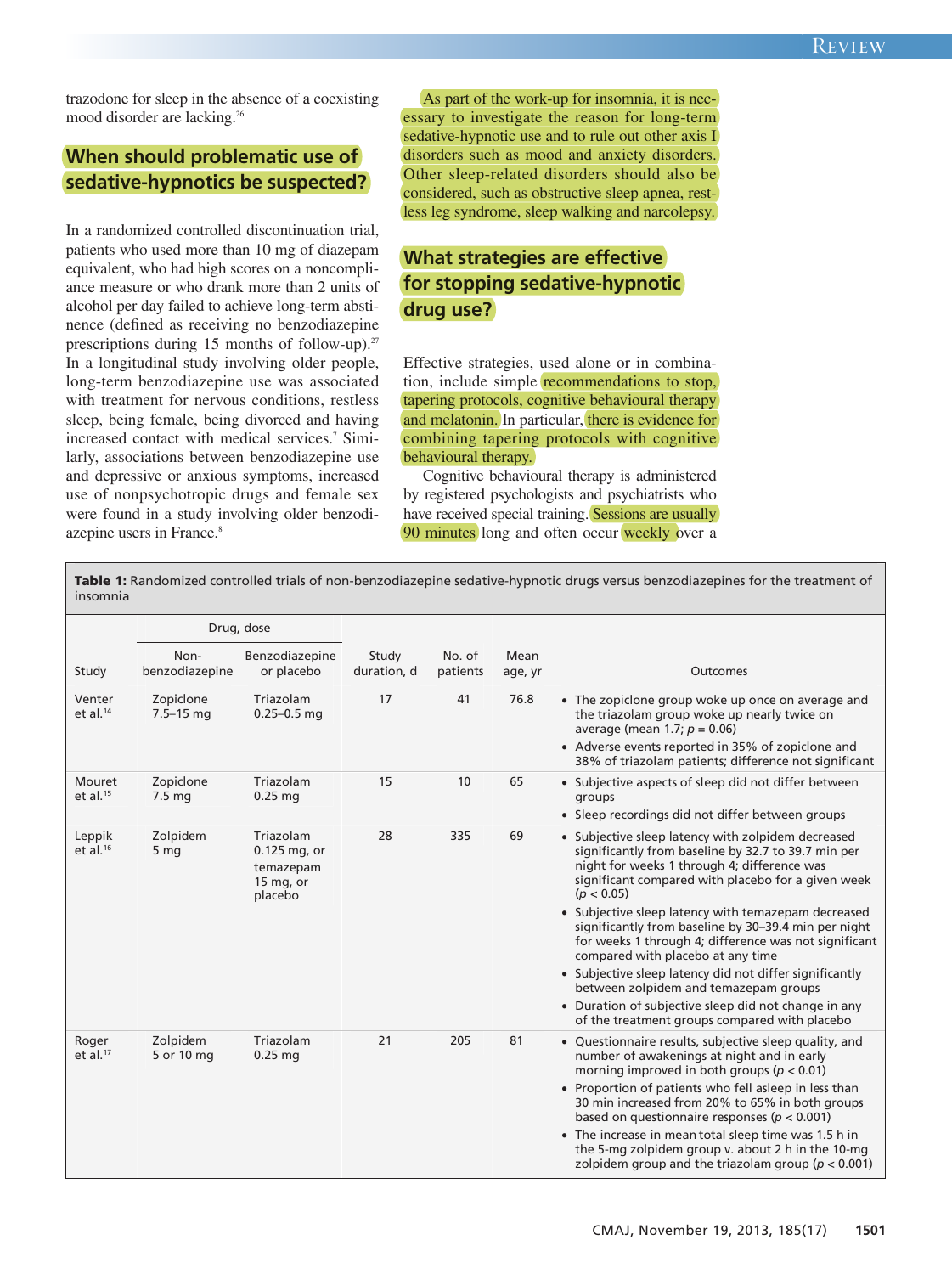defined period. Treatments consist of behavioural, cognitive and educational interventions that target different aspects of insomnia.<sup>28</sup> Interventions include sleep restriction (limiting time in bed to actual sleep time), stimulus control (re-associating the bedroom with sleep) and cognitive therapy designed to change faulty beliefs about sleep.<sup>28</sup>

In a cohort study involving 31 patients taking benzodiazepines or a Z drug who received a recommendation to alter their sedative drug use, 68% were adherent at follow-up. <sup>29</sup> In a trial involving 591 patients, those in the intervention group were given instructions to withdraw, reduce or change psychotropic medications, in addition to a 1-hour lecture about the drugs and their adverse effects. The number of patients who were regular users of benzodiazepines decreased by 35% in the intervention group and increased by 4% in the controls.<sup>30</sup>

Among patients with insomnia who had been using hypnotic-sedative drugs for at least 1 month, cognitive behavioural therapy resulted in significant reductions in Pittsburgh Sleep Quality Index scores from 13 at baseline to 3 at 3-month followup to 2 at 6-month follow-up (lower scores indicate reduced severity of sleep disturbance); reductions in sleep latency from 60 minutes at baseline to 28 minutes at 3-month follow-up to 30 minutes at 6-month follow-up; and improvement in sleep efficiency score (representing the percentage of time in bed spent asleep) improved from 2.2 at baseline to 0.7 at both the 3- and 6-month followup assessments (Table 2). <sup>31</sup> Patients who received

**Table 2:** Results of randomized controlled trials of the effect of cognitive behavioural therapy on sleep quality

|                                                      |                                                                             |                                                                                                                                              | Study group     |                                                                                                                                |                                                                                  |                                                                                                                                                                                                                                                                                                                                                                                                                                                                                                                                                                                                                                                                                                                                                                                                                                                                                                            |  |  |  |
|------------------------------------------------------|-----------------------------------------------------------------------------|----------------------------------------------------------------------------------------------------------------------------------------------|-----------------|--------------------------------------------------------------------------------------------------------------------------------|----------------------------------------------------------------------------------|------------------------------------------------------------------------------------------------------------------------------------------------------------------------------------------------------------------------------------------------------------------------------------------------------------------------------------------------------------------------------------------------------------------------------------------------------------------------------------------------------------------------------------------------------------------------------------------------------------------------------------------------------------------------------------------------------------------------------------------------------------------------------------------------------------------------------------------------------------------------------------------------------------|--|--|--|
| Study                                                | Duration of<br>treatment                                                    | Participants                                                                                                                                 | Mean<br>age, yr | Intervention                                                                                                                   | Comparator                                                                       | Outcomes                                                                                                                                                                                                                                                                                                                                                                                                                                                                                                                                                                                                                                                                                                                                                                                                                                                                                                   |  |  |  |
| Morgan<br>et al. $31$                                | 6 wk of<br>active<br>treatment:<br>follow-up<br>at 3 and<br>6 <sub>mo</sub> | 209 people using<br>benzodiazepines<br>for $> 1$ mo; mean<br>duration of use<br>13.4 yr                                                      | 68              | Six 50-min<br>sessions of<br>cognitive<br>behavioural<br>therapy                                                               | Usual care<br>with crossover<br>to cognitive<br>behavioural<br>therapy           | At 3 mo, intervention group had significant<br>improvement in Pittsburgh scores (mean<br>difference -3.8, 95% CI -4.8 to -2.8), decrease<br>in sleep latency (mean difference -24.1, 95% CI<br>-37.2 to -11.1), improvement in sleep efficiency<br>(mean difference -0.9, 95% CI 1.2 to -0.6) and<br>increase in total sleep time (mean difference<br>0.5 min, 95% CI 0.1 to 0.8); 47.4% v. 17.3%<br>reported low-frequency use ( $p < 0.001$ ); 30% v.<br>11% reported zero hypnotic drug use over 7-d<br>follow-up assessment period ( $p = 0.005$ )<br>At 6 mo, intervention group had significant<br>decrease in sleep latency (mean difference<br>-27.9 min (95% CI -43.4 to -12.6) and<br>improvement in sleep efficiency score (mean<br>difference -1 (95% CI -1.3 to -0.6); 54% v. 18%<br>reported low-frequency use ( $p < 0.001$ ); 33% v.<br>8% reported zero hypnotic drug use ( $p < 0.001$ ) |  |  |  |
| Morin<br>et al. <sup>32</sup>                        | <b>10 wk</b>                                                                | 76 chronic<br>benzodiazepine<br>users $(> 50\%$ of<br>nights for $>$ 3 mo);<br>mean 6.7 nights<br>per wk: mean<br>duration of use<br>19.3 yr | 62.5            | Combined<br>benzodiazepine<br>tapering and<br>cognitive<br>behavioural<br>therapy                                              | Benzodiazepine<br>tapering alone<br>or cognitive<br>behavioural<br>therapy alone | Overall, 90% reduction in quantity of<br>benzodiazepine consumption and 80%<br>reduction in frequency of medicated nights<br>across the 3 groups; 63% of patients were<br>benzodiazepine free within 7 wk on average;<br>85% in combined treatment arm were<br>benzodiazepine free after initial intervention<br>v. 48% in tapering arm and 54% in cognitive<br>behavioural therapy arm                                                                                                                                                                                                                                                                                                                                                                                                                                                                                                                    |  |  |  |
| Baillargeon<br>et al. $33$                           | 8 wk                                                                        | 65 daily<br>benzodiazepine<br>users for $>$ 3 mo:<br>mean duration<br>of use 152 mo<br>$(12.7 \text{ yr})$                                   | 67.4            | Combined<br>benzodiazepine<br>tapering and<br>cognitive<br>behavioural<br>therapy (90-min<br>group session<br>weekly for 8 wk) | Benzodiazepine<br>tapering alone                                                 | 77% in combined treatment arm v. 38% in<br>tapering arm were benzodiazepine free<br>immediately after treatment (OR 5.3, 95% CI<br>1.8 to 16.2); this outcome persisted at 12 mo,<br>with 70% benzodiazepine free in combined<br>treatment arm v. 24% in tapering only arm<br>(OR 7.2, 95% CI 2.4 to 23.7)                                                                                                                                                                                                                                                                                                                                                                                                                                                                                                                                                                                                 |  |  |  |
| Voshaar<br>et al. $34$                               | $3 \text{ mo}$                                                              | 180 regular<br>benzodiazepine<br>users for $>$ 3 mo:<br>mean duration<br>of use 165 mo<br>$(13.8 \,\text{yr})$                               | 63.4            | Benzodiazepine<br>tapering alone or<br>combined with<br>coanitive<br>behavioural<br>therapy (2-h session<br>weekly for 5 wk)   | Usual care                                                                       | 62% in tapering arm and 58% in combined<br>treatment arm were successful with<br>discontinuation v. 21% in usual care arm                                                                                                                                                                                                                                                                                                                                                                                                                                                                                                                                                                                                                                                                                                                                                                                  |  |  |  |
| Note: $CI = confidence$ interval, $OR = odds$ ratio. |                                                                             |                                                                                                                                              |                 |                                                                                                                                |                                                                                  |                                                                                                                                                                                                                                                                                                                                                                                                                                                                                                                                                                                                                                                                                                                                                                                                                                                                                                            |  |  |  |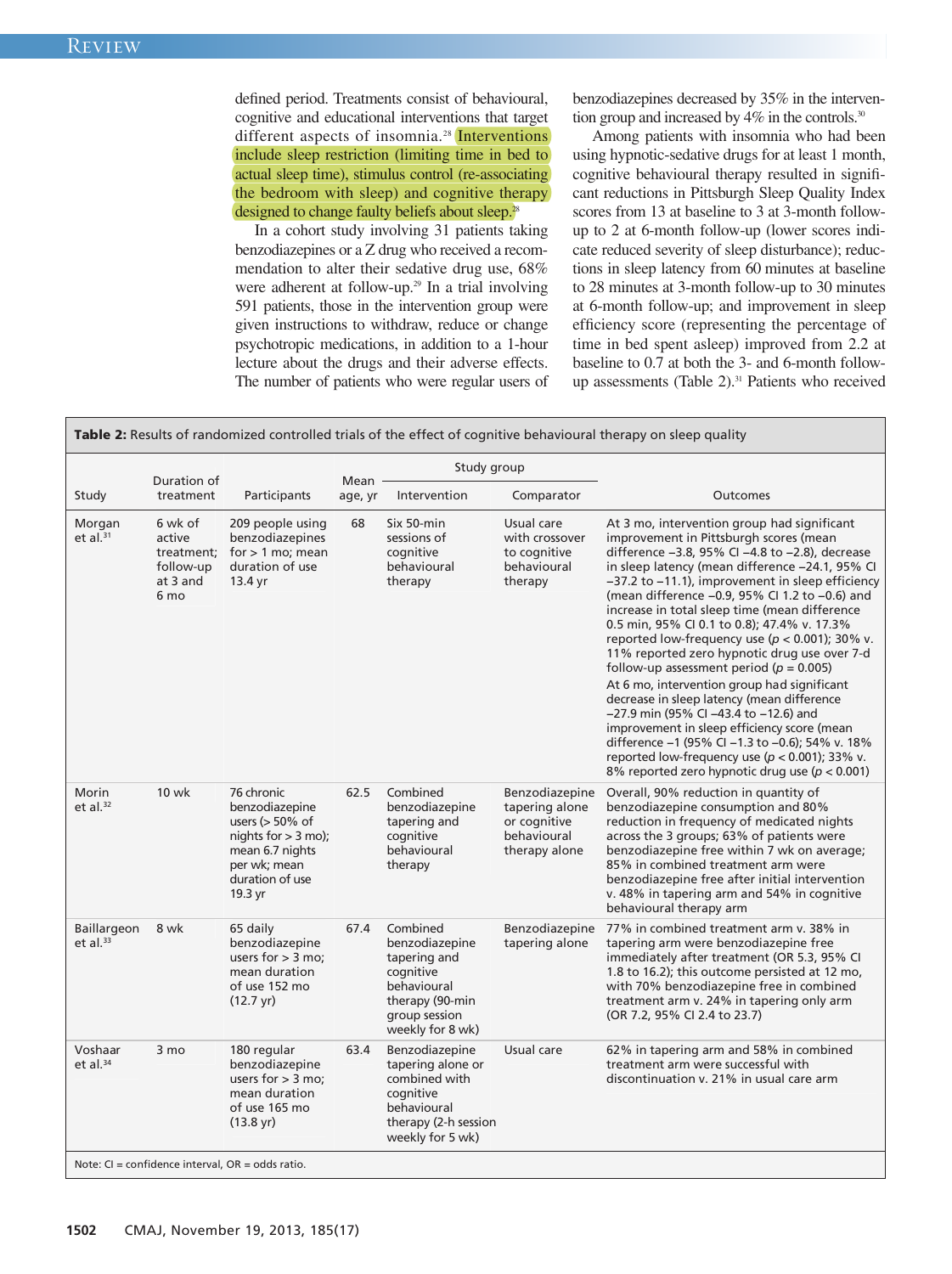cognitive behavioural therapy reported reductions in hypnotic drug use (54% reported low-frequency use v. 18% of controls; 33% in the intervention group v. 8% of controls reported zero hypnotic drug use).<sup>31</sup>

Cognitive behavioural therapy in combination with a drug tapering program may result in greater success. In a randomized trial, the frequency of medicated nights was lower and the proportion of benzodiazepine-free patients higher in the combined treatment group than in the groups that received cognitive behavioural therapy only or tapering alone (Table 2). <sup>32</sup> There was a 90% overall reduction in the quantity of benzodiazepines used and an 80% overall reduction in the frequency of medicated nights across all 3 treatment groups, which was maintained at 3 and 12 months' follow-up. <sup>32</sup> In a similar trial, a greater proportion of participants in the combined treatment group than in the tapering only group reported completed discontinuation of hypnotic drugs (Table 2). <sup>33</sup> At the 12-month follow-up, 70% in the combined treatment group, as compared with 24% in the tapering only group, were benzodiazepine free. <sup>33</sup> Patients took an average of 7 weeks to stop benzodiazepine use. 32

In a trial involving 180 long-term benzodiazepine users randomly assigned to tapering plus cognitive behavioural therapy, tapering alone or usual care, discontinuation of benzodiazepine use was significantly more successful in both intervention groups than in the usual care group, with no significant difference between the intervention groups (Table 2). <sup>34</sup> Patients who were using a benzodiazepine other than diazepam were switched to an equivalent dose of diazepam for 2 weeks. If more than one benzodiazepine was being used, the dosages were added together. The daily equivalent dose of diazepam was reduced by 25% per week over 4 weekly visits. Overall, 88% of the physicians found the protocol to be feasible in practice, 83% said they would encourage others to use it, and 52% had already started using it for other patients. 34

In a randomized trial of a benzodiazepine withdrawal program involving 180 patients, the independent predictors of successful benzodiazepine discontinuation were offering a tapering program (hazard ratio [HR] 2.9, 95% CI 1.8 to 4.8), combining a tapering program with cognitive behavioural group therapy (HR 2.4, 95% CI 1.5 to 3.9), a lower daily benzodiazepine dose at the start (HR 1.5, 95% CI 1.2 to 1.9), a substantial dosage reduction by patients themselves before the tapering protocol (HR 2.1, 95% CI 1.4 to 3.3), less severe benzodiazepine dependence (HR 2.4, 95% CI 1.1 to 5.2), and no concomitant alcohol use (HR 1.7, 95% CI 1.2 to 2.5).<sup>27</sup>

In a placebo-controlled trial involving 38 long-term benzodiazepine users asked by their general practitioner to participate in a discontinuation program in combination with melatonin or placebo, there was no significant difference in outcomes between the groups. <sup>35</sup> However, among older patients who were encouraged to decrease their benzodiazepine doses while taking melatonin or placebo, sleep quality scores, as measured by the Northside Hospital Sleep Medicine Institute Test, were improved in the melatonin group, and 9 of 14 habitual benzodiazepine users were able to discontinue benzodiazepine use. 36

## **Are nonpharmacologic therapies effective for insomnia?**

Nonpharmacologic therapies have been successful to varying degrees in older adults with insomnia. Among the most successful strategies are cognitive behavioural therapy and brief behavioural therapy.

In a 6-week study involving 46 adults with chronic primary insomnia assigned to cognitive behavioural therapy, zopiclone 7.5 mg or placebo, the total wake time at 6 weeks was reduced by 52% in the cognitive behavioural therapy group (from 108 min to 51 min), as compared with 4% in the zopiclone group (from 103 min to 99 min) and 16% in the placebo group (from 154 min to 130 min). <sup>28</sup> At the 6 month follow-up, total sleep time continued to increase in the cognitive behavioural therapy group only (by 26 minutes [from 336 min at 6 wk to 362 min at 6 mo]), total wake time decreased further (from 52 min at 6 wk to 47 min at 6 mo), sleep efficiency improved (from 81% at 6 wk to 83% at 6 mo), and slow-wave sleep increased (from 80 min at 6 wk to 84 minutes at 6 mo). 28

Cognitive behavioural therapy can be time intensive and requires a specially trained psychologist or psychiatrist. Brief behavioural interventions have been explored as an alternative, which consist of individualized 45–60-minute sessions followed by a 30-minute follow-up session and two 25-minute telephone calls. The intervention involves reducing time spent in bed not sleeping; getting up at the same time every day; not going to bed unless tired; and not staying in bed unless asleep. Napping is discouraged. In a randomized trial involving 79 older adults with chronic insomnia, brief behavioural therapy resulted in significantly better outcomes for depression and anxiety ratings, sleep quality index, sleepiness scale and insomnia remission compared with only providing information. <sup>37</sup> In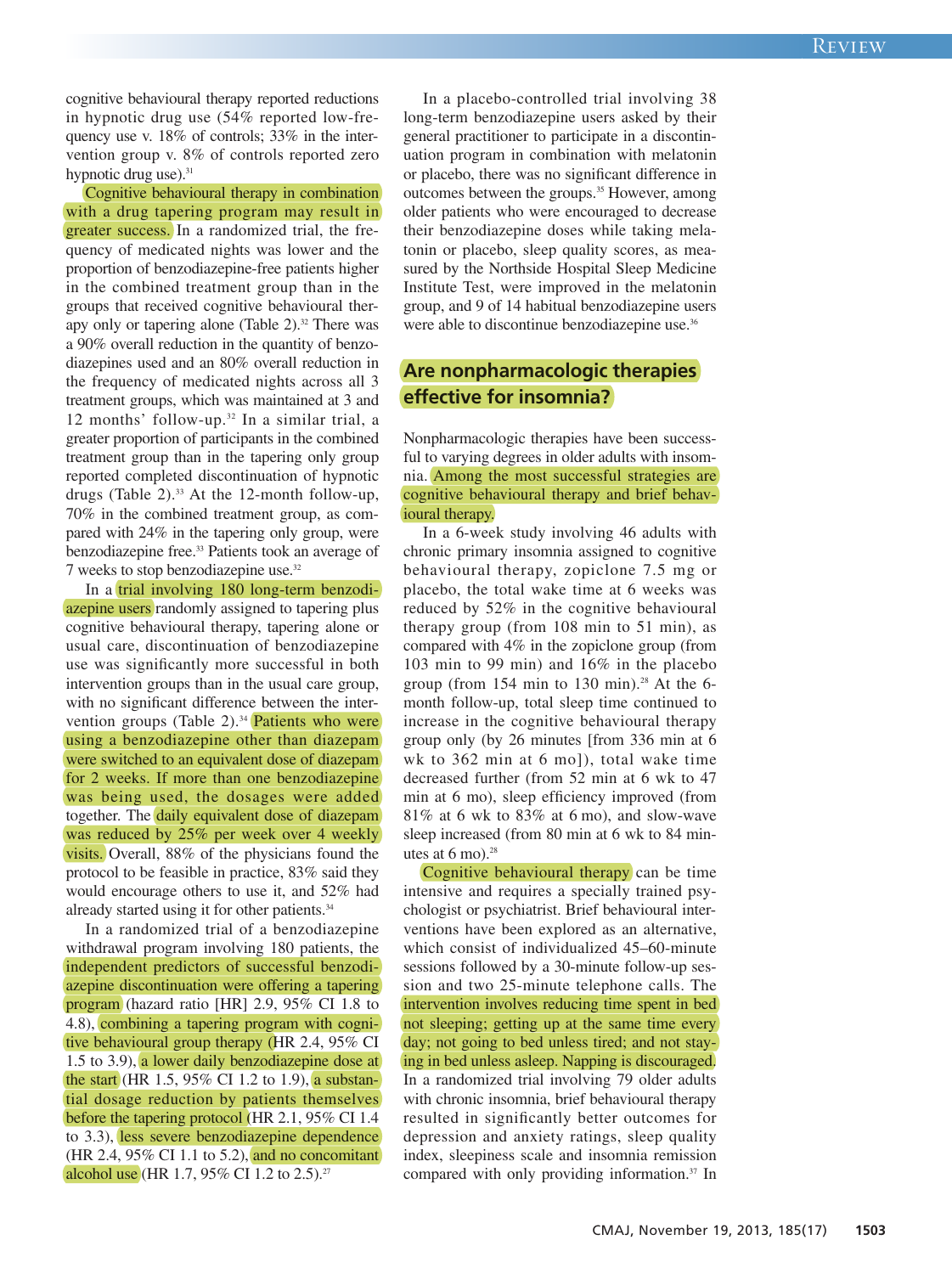the intervention group, 55% of the participants no longer met the criteria for insomnia at the end of treatment, as compared with 13% in the information-only group. <sup>37</sup> At the 6-month follow-up, 64% no longer met the criteria for insomnia, and the mean total sleep time had significantly increased further, from 340 minutes to 386 minutes. <sup>37</sup> A similar randomized trial of brief behavioural therapy resulted in remission rates of 53% at follow-up. 38

Exercise may play a role in the treatment of insomnia. In randomized controlled trials, participants who took tai chi 2–3 times per week for 3–6 months had significant reductions in Pittsburgh Sleep Quality Index scores compared with controls, 39,40 from 9.4 before the intervention to 3.6 afterward (where a lower score indicates less severe sleep symptoms). 39

Sleep education of caregivers may help improve sleep among patients with dementia. The intervention consists of 4 sessions in which caregivers are taught nonpharmacologic strategies to improve sleep, common causes of sleep problems in dementia and common causes for nighttime awakenings and are given assistance in developing sleep plans. A trial of sleep education resulted in significant reductions in caregiver ratings of resident wandering, inappropriate behaviours at night and in excessive daytime napping.<sup>41</sup>

### **Unanswered questions**

The use of benzodiazepines and other sedativehypnotic drugs in older adults is frequent and associated with adverse outcomes. Given the paucity of safety and efficacy data supporting the long-term use of non-benzodiazepine sedativehypnotic agents, should use of these medications be approached by clinicians as a problem to be managed, similar to benzodiazepine use? Furthermore, despite evidence for the efficacy of cognitive behavioural therapy and brief behavioural therapy for the management of chronic insomnia and benzodiazepine discontinuation, these modalities are not readily available to patients. The question remains regarding how best to translate this evidence into practice.

#### **References**

- 1. Glass J, Lanctôt KL, Herrmann N, et al. Sedative hypnotics in older people with insomnia: meta-analysis of risks and benefits. *BMJ* 2005;331:1169.
- 2. Paterniti S, Dufouil C, Alpérovitch A. Long-term benzodiazepine use and cognitive decline in the elderly: the epidemiology of vascular aging study. *J Clin Psychopharmacol* 2002;22: 285-93.
- 3. Allain H, Bentué-Ferrer D, Polard E, et al. Postural instability and consequent falls and hip fractures associated with use of hypnotics in the elderly. *Drugs Aging* 2005;22:749-65.
- 4. Ryynänen OP, Kivelä SL, Honkanen R, et al. Medications and chronic diseases as risk factors for falling injuries in the elderly. *Scand J Soc Med* 1993;21:264-71.
- 5. Meuleners LB, Duke J, Lee AH, et al. Psychoactive medications and crash involvement requiring hospitalization for older drivers: a population-based study. *J Am Geriatr Soc* 2011;59:1575-80.
- American Geriatrics Society updated Beers criteria for potentially inappropriate medication use in older adults. *J Am Geriatr Soc* 2012;60:616-31.
- 7. Jorm AF, Grayson D, Creasey H, et al. Long-term benzodiazepine use by elderly people living in the community. *Aust N Z J Public Health* 2000;24:7-10.
- 8. Lechevellier-Michel N, Berr C, Fourrier-Réglat A. Incidence and characteristics of benzodiazepine use in an elderly cohort: the EVA study. *Therapie* 2005;60:561-6.
- Simon GE, Ludman EJ. Outcome of new benzodiazepine prescriptions to older adults in primary care. *Gen Hosp Psychiatry* 2006;28:374-8.
- 10. Avidan AY, Fries BE, James ML. Insomnia and hypnotic use, recorded in the minimum data set, as predictors of falls and hip fractures in Michigan nursing homes. *J Am Geriatr Soc* 2005;53: 955-62.
- 11. Schutte-Rodin S, Broch L, Buysse D. Clinical guideline for the evaluation and management of chronic insomnia in adults. *J Clin Sleep Med* 2008;4:487-504.
- 12. Grad R, Tamblyn R, Holbrook AM, et al. Risk of new benzodiazepine prescription in relation to recent hospitalization. *J Am Geriatr Soc* 1999;47:184-8.
- 13. Zisberg A, Shadmi E, Sinoff G, et al. Hospitalization as a turning point for sleep medication use in older adults. *Drugs Aging* 2012;29:565-76.
- 14. Venter CP**,** Joubert PH, Stahmer SD, et al. Zopiclone compared with triazolam in insomnia in geriatric patients. *Curr Therapeutic Res* 1986;40:1062-8.
- 15. Mouret J, Ruel D, Maillard F, et al. Zopiclone versus triazolam in insomniac geriatric patients: a specific increase in delta sleep with zopiclone. *Int Clic Psychopharmacol* 1990;(Suppl 2):47-55
- 16. Leppik IE, Roth-Schechter B, Gray GW, et al. Double-blind, placebo-controlled comparison of zolpidem, triazolam and temazepam in elderly patients with insomnia. *Drug Dev Res* 1997; 40:230-8.
- 17. Roger M, Attali P, Coquelin JP. Multicenter, double-blind, controlled comparison of zolpidem and triazolam in elderly patients with insomnia. *Clin Ther* 1993;15:127-36.
- 18. Wang PS, Bohn RL, Glynn RJ, et al. Zolpidem use and hip fractures in older people. *J Am Geriatr Soc* 2001;49:1685-90.
- Recalls and alerts: Sublinox (zolpidem tartrate) association with complex sleep behaviours — for health professionals. Ottawa (ON): Health Canada; 2011. Available: www.healthycanadians .gc.ca/recall-alert-rappel-avis/hc-sc/2011/14663a-eng.php (accessed 2013 July 26).
- 20. Baskett JJ, Broad JB, Wood PC, et al. Does melatonin improve sleep in older people? A randomised crossover trial. *Age Ageing* 2003;32:164-70.
- 21. Lemoine P, Wade AG, Katz A, et al. Efficacy and safety of prolonged-release melatonin for insomnia in middle-aged and elderly patients with hypertension: a combined analysis of controlled trials. *Integr Blood Press Control* 2012;5:9-17.
- 22. Liu J, Wang LN. Ramelteon in the treatment of chronic insomnia: systematic review and meta-analysis. *Int J Clin Pract* 2012; 66:867-73.
- 23. Glass JR, Sproule BA, Herrmann N, et al. Effects of 2-week treatment with temazepam and diphenhydramine in elderly insomniacs. *J Clin Psychopharmacol* 2008;28:182-8.
- 24. Glass JR, Sproule BA, Herrmann N, et al. Acute pharmacological effects of temazepam, diphenhydramine, and valerian in healthy elderly subjects. *J Clin Psychopharmacol* 2003;23:260-8.
- 25. Lankford A, Rogowski R, Essink B, et al. Efficacy and safety of doxepin 6mg in a four-week outpatient trial of elderly adults with chronic primary insomnia. *Sleep Med* 2012;13:133-8.
- 26. James SP, Mendelson WB. The use of trazodone as a hypnotic: a critical review. *J Clin Psychiatry* 2004;65:752-5.
- 27. Voshaar RCO, Gorgels WJ, Mol AJ, et al. Predictors of long-term benzodiazepine abstinence in participants of a randomized controlled benzodiazepine withdrawal program. *Can J Psychiatry* 2006;51:445-52.
- 28. Sivertsen B, Omvik S, Pallesen S, et al. Cognitive behavioral therapy vs zopiclone for treatment of chronic primary insomnia in older adults. *JAMA* 2006;295:2851-8.
- 29. Joester J, Vogler CM, Chang K, et al. Hypnosedative use and predictors of successful withdrawal in new patients attending a falls clinic: a retrospective cohort study. *Drugs Aging* 2010;27: 915-24.
- 30. Salonoja M, Salminen M, Aarnio P, et al. One-time counselling decreases the use of benzodiazepines and related drugs among community-dwelling older persons. *Age Ageing* 2010; 39:313-9.